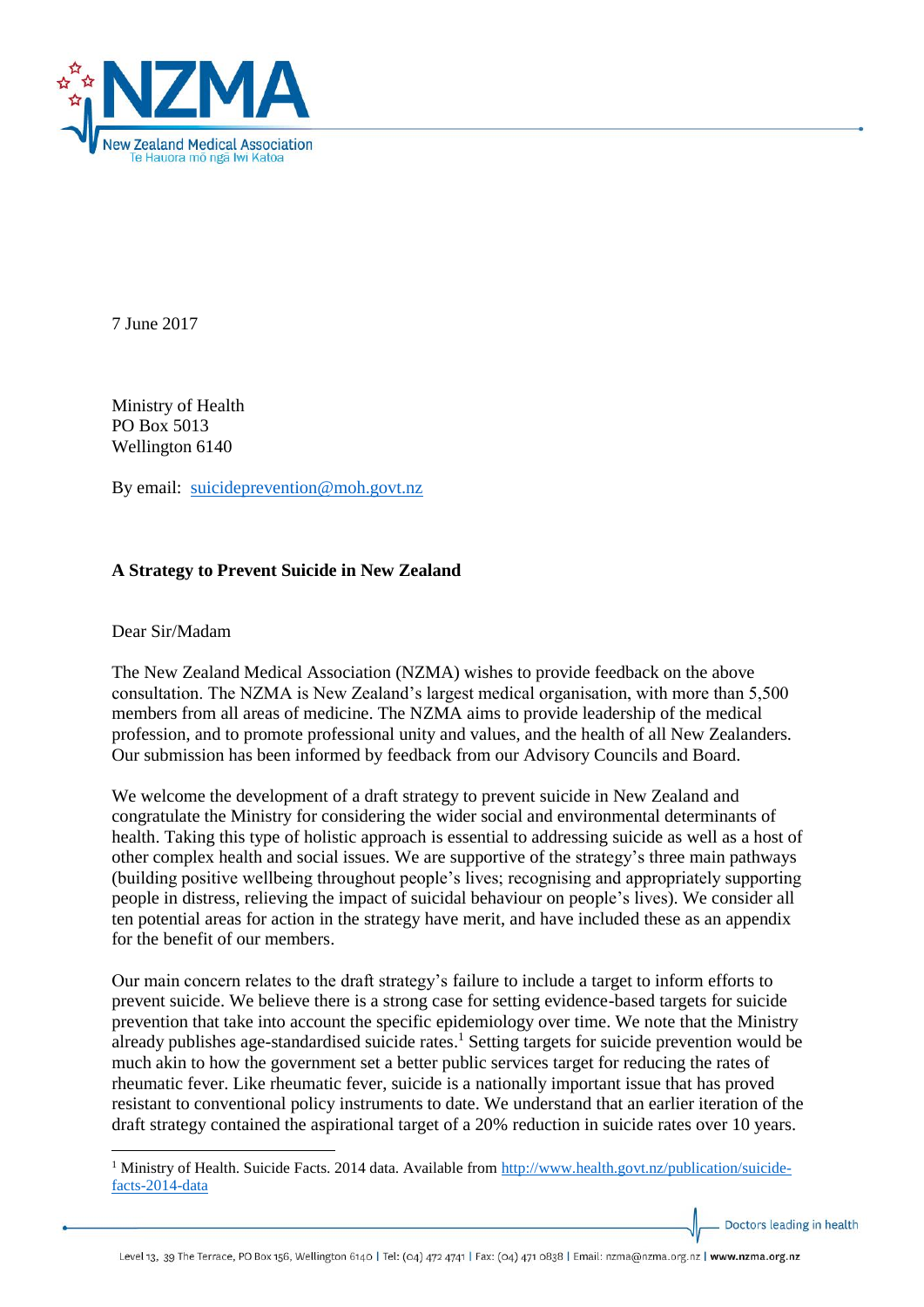While this exact figure could be debated, we contend that a strategy to prevent suicide that fails to include a target for reduction in suicide is a major shortcoming. We urge officials to reinstate a well-formed aspirational target for suicide prevention.

Likewise, we believe that some of the proposed outcomes and indicators in the section on 'Keeping track of progress' are too vague to be of meaningful use (eg, 'mental health' and physical health). We contend there is a need to develop more sophisticated and nuanced indicators. For example, as indicators of mental health, it would be more useful to monitor the incidence and prevalence of non-fatal major depression, and the incidence and prevalence of alcohol/substance abuse. We also suggest that it could be useful to monitor rates of bullying and harassment.

Another major concern is the strategy's failure to address the need to adequately fund mental health services, including addiction services. Improving mental health and wellbeing, and addressing alcohol and other drug issues, particularly in at-risk groups including youth, are fundamental to reducing suicide. Funding of such services, ensuring appropriate workforces and reducing barriers to access must be priorities. It is disappointing that the entire 32-page consultation document contains just a single reference to funding. We draw attention to a Health Workforce New Zealand review of the mental health and addiction services workforce in 2011.<sup>2</sup> This review called for "a 250% increase in access to organised mental health and addiction responses by 2020 - to address unmet mental health needs that are the single greatest contributor to poor health and social outcomes at an individual, family and population level". Given the previously recognised extent of unmet mental health needs, we believe the draft strategy must include specific commitments to adequately fund mental health and addiction services.

While the draft strategy excludes dealing with physician-assisted suicide, it is our view that every sort of suicide is unacceptable. Society and its legislators should not expect doctors to assist a person to commit suicide, regardless of the person's age, disability or medical condition.<sup>3</sup> We ask the authors of the draft strategy to include mention of the provision and funding of effective palliative care services to cover the group of people with intractable terminal illnesses who are seeking suicide for reasons that can be alleviated. Likewise, we ask for the inclusion of services for people who are not terminally ill but who have other intolerable disability/symptoms.

In addition to the above points, we wish to make the following comments:

- We suggest that the Ministry explore the opportunities for collaboration with existing suicide prevention programmes. We draw attention to, but do not endorse, an Australian initiative known as the Black Dog Institute. This initiative already appears to have excellent resources, including skills-based training programmes for businesses and organisations.
- We suggest that the strategy highlight the usefulness of the healthcare profession with respect to suicide prevention, giving particular emphasis to the important role of GPs. The continuity of care that GPs provide and their insight into the wider determinants of a patient's health can be helpful. Nurses are also often in a useful position to elicit

<https://www.health.govt.nz/system/files/documents/pages/mental-health-workforce-service-review.pdf> <sup>3</sup> New Zealand Medical Association. Investigation into ending one's life in New Zealand. Submission to the Health Select Committee. February 2016. Available from

```
https://www.nzma.org.nz/__data/assets/pdf_file/0015/47022/sub_Investigation-into-ending-ones-life.pdf
```
<sup>1</sup> <sup>2</sup> Health Workforce New Zealand. Towards the next wave of mental health and addiction services and capability: Workforce Service Review Report, June 2011. Available from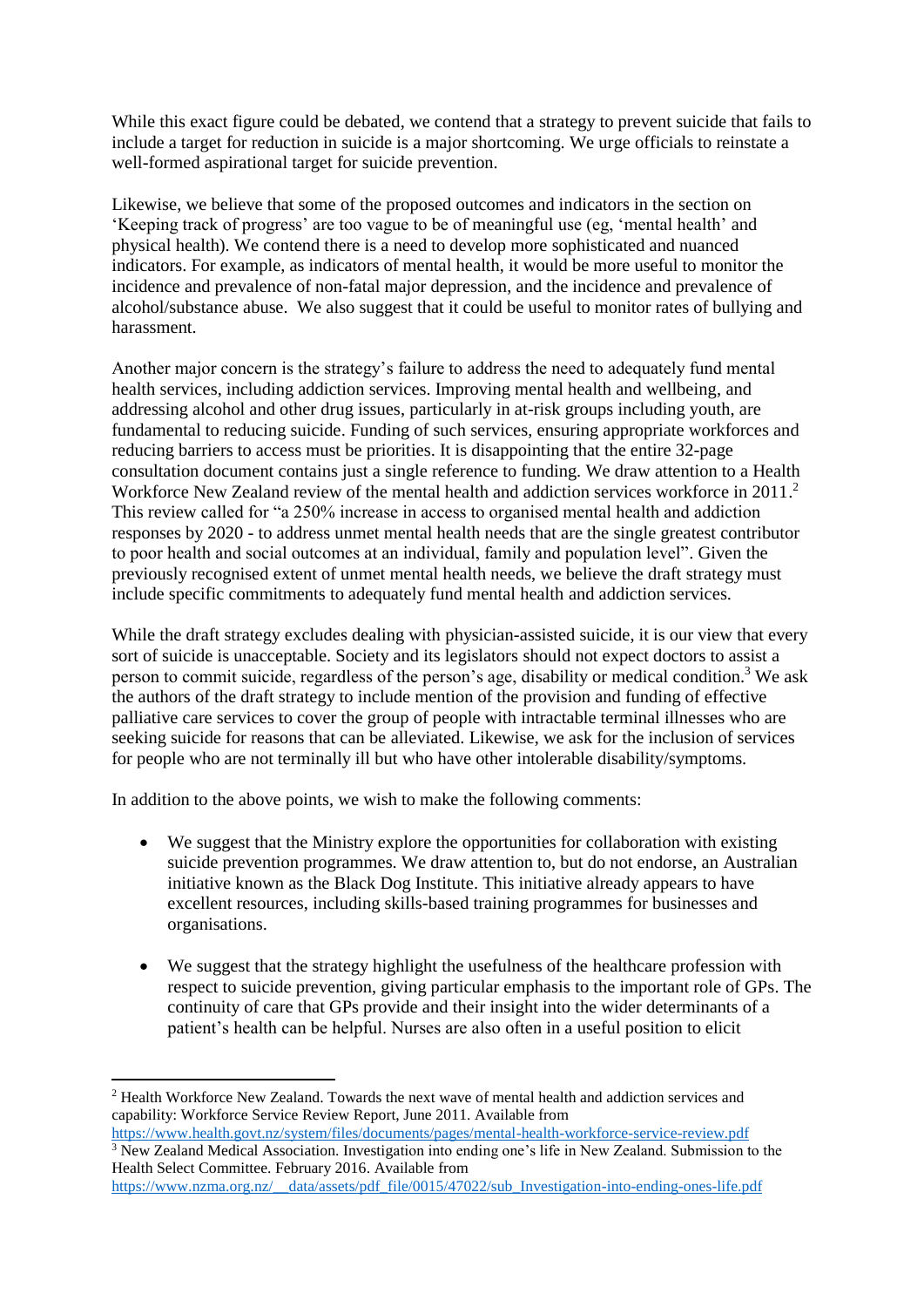information about a patient's mental health. Training programmes and resources for healthcare professionals would be of value.

- We suggest that the strategy include references to support the various claims made relating to potential effective actions.
- We support the development (or acquisition and modification) and dissemination of resources that increase mental health and suicide prevention literacy, and support people in distress. In addition to traditional print resources (such as pamphlets in GP reception areas), electronic resources such as apps are likely to be useful.
- We support the provision of wellbeing programmes across sectors including the education system and in workplaces. We support training for employers and employees on recognising distress and on how to support each other.
- We welcome the focus on "programmes and strategies to promote positive wellbeing at all life stages" including specific recognition of the needs of older adults.
- We welcome the focus the strategy gives to Māori and Pasifika. We suggest that the strategy also give specific attention to suicide prevention in refugees, given they may have many risk factors (eg, trauma, loss of culture/identify/social connections, poor physical health, cultural stigma).
- We welcome the strategy's emphasis on encouraging media to report responsibly on suicidal behaviour (eg, by reporting on stories of people who overcome suicidal thoughts and attempts).
- We note the strategy suggests "encouraging emergency department staff to consistently follow best-practice guidance on caring for people who present to emergency departments as being at risk of suicide". While we support this recommendation, we ask for clarification on what 'best-practice guidance' is, and to be directed towards a national guideline if one exists.
- We suggest that the authors may wish to mention copycat suicides and how to prevent these. We also suggest that the authors may wish to mention the difficulty sporting heroes may have transitioning to ordinary citizens.
- We note the strategy refers to "reducing myths associated with suicidal behaviour" and suggest that it would be helpful to include some examples of these.
- We suggest that the draft strategy add mention of 'harassment' wherever bullying is mentioned (eg, pages 4, 13, 17, 25). Harassment may be related to a person's ethnicity, gender, sexual orientation, disability or other factor.
- We suggest that the rates of bullying and harassment (including sexual harassment) could be added to the proposed outcomes and indicators in the section 'Keeping track of progress'.
- On page 11, paragraph 2, there is a word missing in the second sentence.